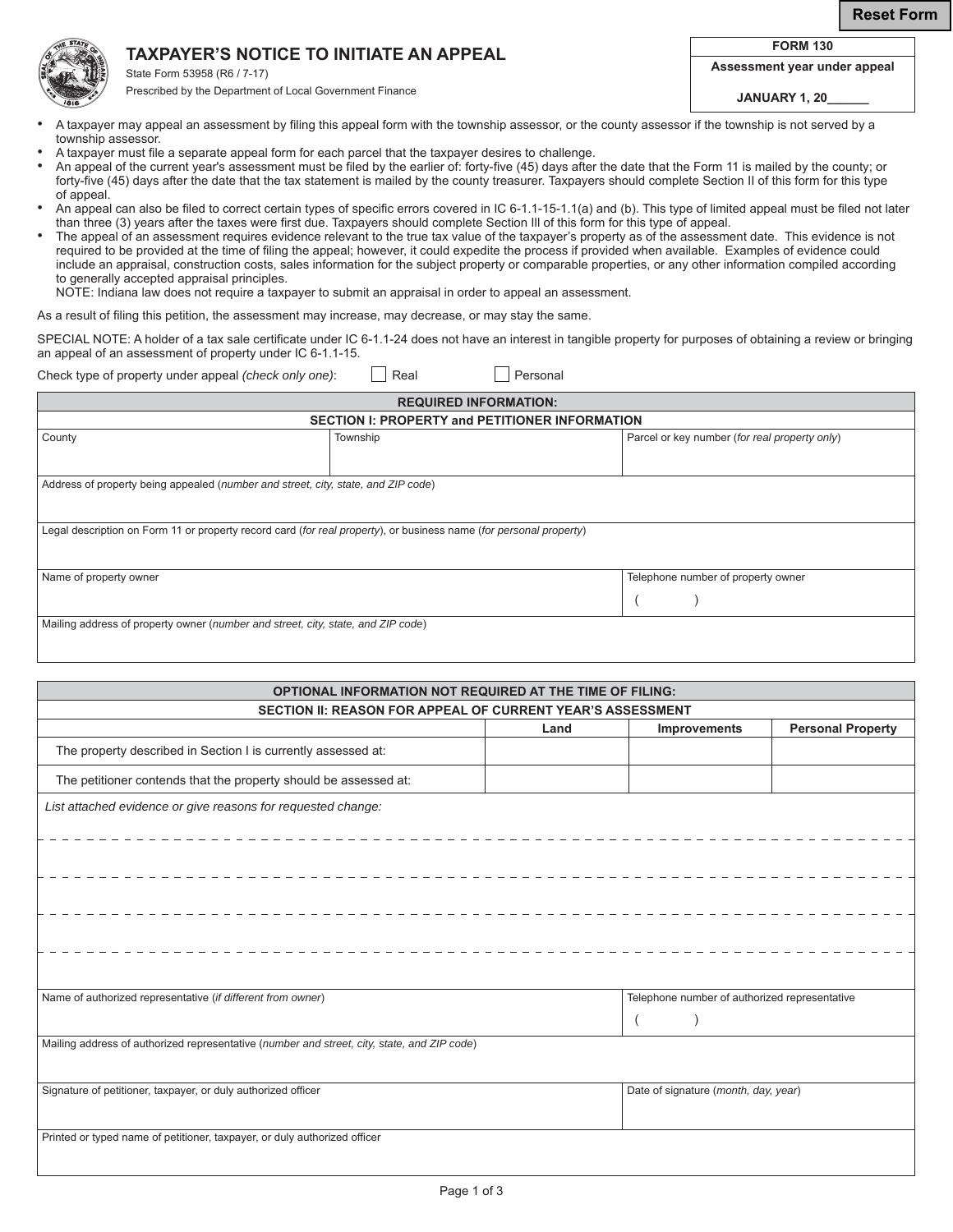| SECTION III: CORRECTION OF ERROR PER IC 6-1.1-15-1.1(a) and (b)                                                                                                                                                                                      |                                                                                             |      |                                                            |              |  |
|------------------------------------------------------------------------------------------------------------------------------------------------------------------------------------------------------------------------------------------------------|---------------------------------------------------------------------------------------------|------|------------------------------------------------------------|--------------|--|
|                                                                                                                                                                                                                                                      |                                                                                             | Land | Improvements                                               | <b>Total</b> |  |
| The property described in Section I is currently assessed at:                                                                                                                                                                                        |                                                                                             |      |                                                            |              |  |
|                                                                                                                                                                                                                                                      | The petitioner contends that the property should be assessed at:                            |      |                                                            |              |  |
|                                                                                                                                                                                                                                                      | The requested change in value is justified because the following error was made:            |      |                                                            |              |  |
| $\Box$                                                                                                                                                                                                                                               | The assessment was against the wrong person.                                                |      |                                                            |              |  |
| ப                                                                                                                                                                                                                                                    | The approval, denial, or omission of a deduction, credit, exemption, abatement, or tax cap. |      |                                                            |              |  |
| $\Box$                                                                                                                                                                                                                                               | A clerical, mathematical, or typographical mistake.                                         |      |                                                            |              |  |
| $\Box$                                                                                                                                                                                                                                               | The description of the property.                                                            |      |                                                            |              |  |
| $\Box$                                                                                                                                                                                                                                               | The legality or constitutionality of a property tax or assessment.                          |      |                                                            |              |  |
| Give specific reasons why you contend an error was made. For example, the total assessed value is greater than the sum of the land value<br>and the improvement value. (Do not give conclusions, such as "there is a math error in the assessment.") |                                                                                             |      |                                                            |              |  |
|                                                                                                                                                                                                                                                      |                                                                                             |      |                                                            |              |  |
|                                                                                                                                                                                                                                                      |                                                                                             |      |                                                            |              |  |
|                                                                                                                                                                                                                                                      |                                                                                             |      |                                                            |              |  |
|                                                                                                                                                                                                                                                      |                                                                                             |      |                                                            |              |  |
|                                                                                                                                                                                                                                                      |                                                                                             |      |                                                            |              |  |
|                                                                                                                                                                                                                                                      |                                                                                             |      |                                                            |              |  |
|                                                                                                                                                                                                                                                      |                                                                                             |      |                                                            |              |  |
|                                                                                                                                                                                                                                                      |                                                                                             |      |                                                            |              |  |
|                                                                                                                                                                                                                                                      |                                                                                             |      |                                                            |              |  |
|                                                                                                                                                                                                                                                      |                                                                                             |      |                                                            |              |  |
|                                                                                                                                                                                                                                                      |                                                                                             |      |                                                            |              |  |
|                                                                                                                                                                                                                                                      |                                                                                             |      |                                                            |              |  |
|                                                                                                                                                                                                                                                      |                                                                                             |      |                                                            |              |  |
|                                                                                                                                                                                                                                                      |                                                                                             |      |                                                            |              |  |
|                                                                                                                                                                                                                                                      |                                                                                             |      |                                                            |              |  |
|                                                                                                                                                                                                                                                      |                                                                                             |      |                                                            |              |  |
|                                                                                                                                                                                                                                                      |                                                                                             |      |                                                            |              |  |
|                                                                                                                                                                                                                                                      |                                                                                             |      |                                                            |              |  |
|                                                                                                                                                                                                                                                      | Name of authorized representative (if different from owner)                                 |      | Telephone number of authorized representative<br>$\lambda$ |              |  |
| Mailing address of authorized representative (number and street, city, state, and ZIP code)                                                                                                                                                          |                                                                                             |      |                                                            |              |  |
|                                                                                                                                                                                                                                                      |                                                                                             |      |                                                            |              |  |
| Signature of petitioner, taxpayer, or duly authorized officer<br>Date of signature (month, day, year)                                                                                                                                                |                                                                                             |      |                                                            |              |  |
|                                                                                                                                                                                                                                                      | Printed or typed name of petitioner, taxpayer, or duly authorized officer                   |      |                                                            |              |  |